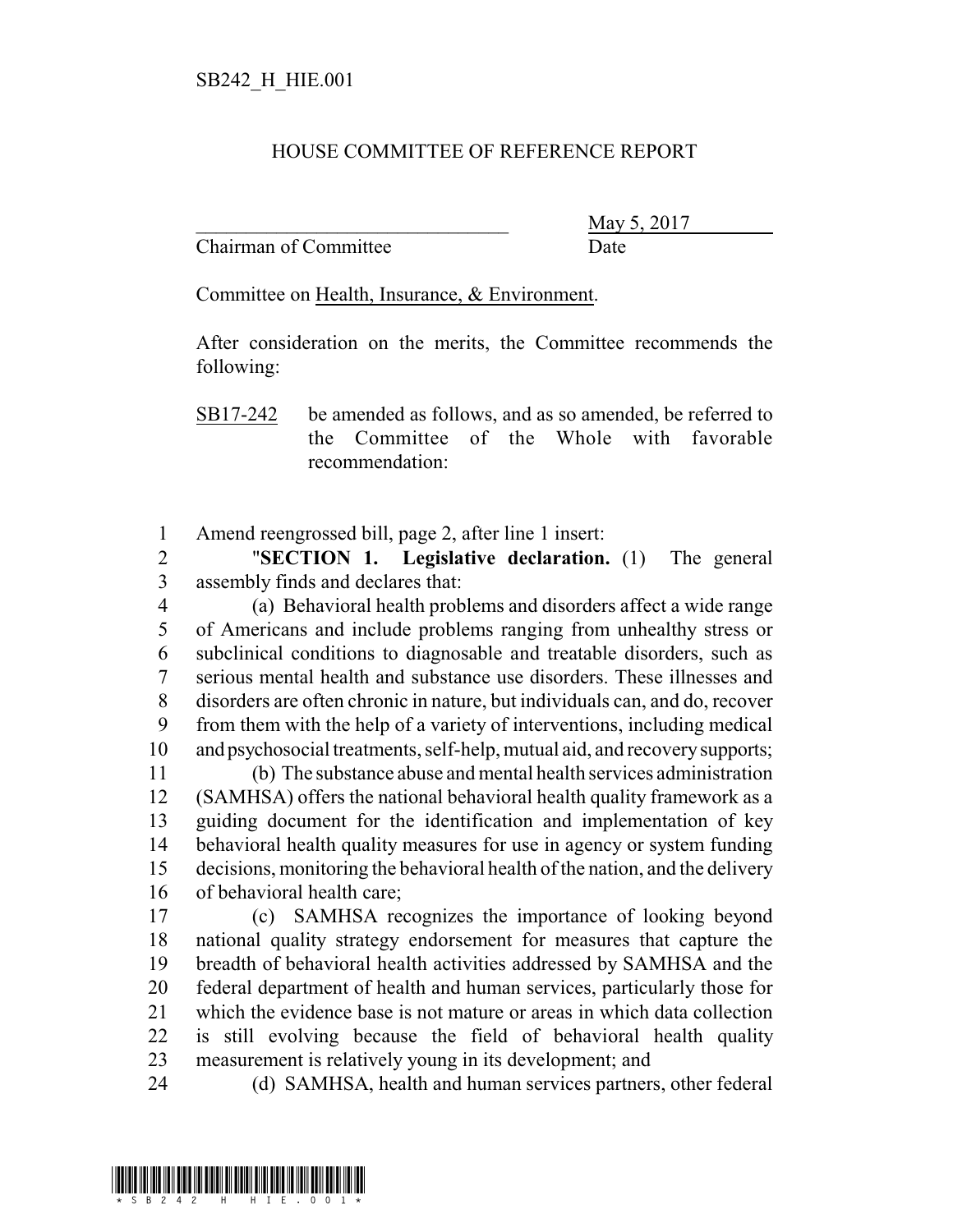colleagues, and many private sector behavioral health entities are committed to appropriately describing, measuring, and implementing quality behavioral health care.

 (2) Therefore, the general assembly finds it is critical to use appropriate terminology regarding behavioral health, including mental health and substance use disorders, throughout the Colorado Revised Statutes.

 **SECTION 2.** In Colorado Revised Statutes, 2-4-401, **amend** (1); and **add** (1.1) as follows:

 **2-4-401. Definitions.** The following definitions apply to every statute, unless the context otherwise requires:

12 (1) "Child" includes child by adoption "BEHAVIORAL HEALTH" REFERS TO AN INDIVIDUAL'S MENTAL AND EMOTIONAL WELL-BEING AND ACTIONS THAT AFFECT AN INDIVIDUAL'S OVERALL WELLNESS. BEHAVIORAL HEALTH PROBLEMS AND DISORDERS INCLUDE SUBSTANCE USE DISORDERS, SERIOUS PSYCHOLOGICAL DISTRESS, SUICIDE, AND OTHER MENTAL HEALTH DISORDERS. PROBLEMS RANGING FROM UNHEALTHY STRESS OR SUBCLINICAL CONDITIONS TO DIAGNOSABLE AND TREATABLE DISEASES ARE INCLUDED IN THE TERM "BEHAVIORAL HEALTH".THE TERM "BEHAVIORAL HEALTH" IS ALSO USED TO DESCRIBE SERVICE SYSTEMS THAT ENCOMPASS PREVENTION AND PROMOTION OF EMOTIONAL HEALTH, PREVENTION AND TREATMENT SERVICES FOR MENTAL HEALTH AND 23 SUBSTANCE USE DISORDERS, AND RECOVERY SUPPORT.

24 (1.1) "CHILD" INCLUDES CHILD BY ADOPTION.".

Renumber succeeding sections accordingly.

 Page 13, strike line 13 and substitute "**amend** (2)(b)(III); and **repeal** 27  $(2)(b)(II)$  as follows:".

Page 13, after line 16 insert:

29 "(II) One member who represents the unit within the department of human services that is responsible for mental health services;".

 Page 13, line 17, strike "One member who represents the unit" and 32 substitute "One member who represents the unit TWO MEMBERS WHO REPRESENT THE".

Page 25, line 8, strike "BEHAVIORAL OR".

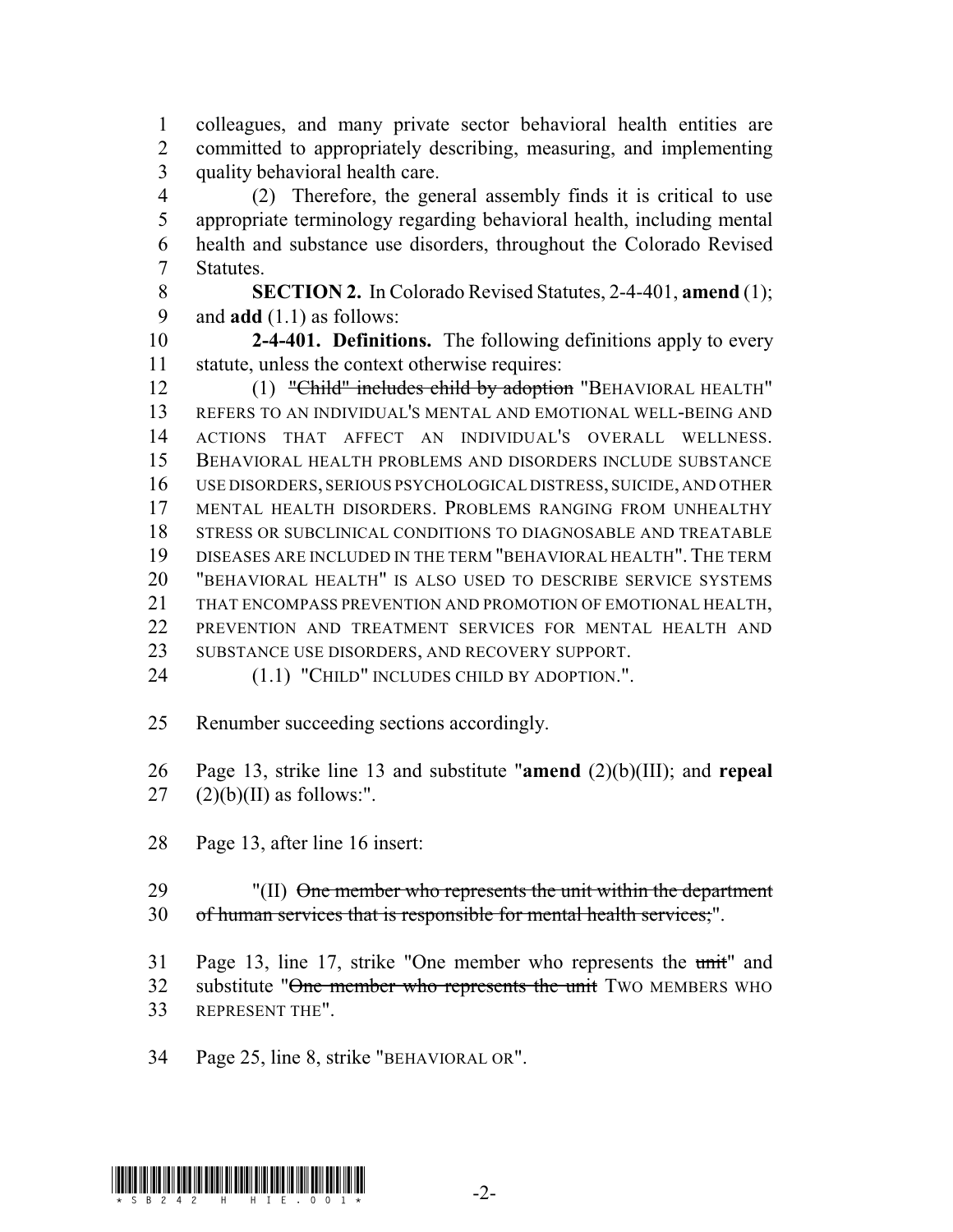- Page 25, line 24, strike "BEHAVIORAL OR".
- Page 30, strike lines 26 and 27 and substitute:

"**10-16-219. Benefits for care in tax-supported institutions -**

- **behavioral health disorders mental health disorders intellectual**
- **and developmental disabilities.** (1) On and after July 1, 1977,".
- Page 31, line 5, after "DISORDERS" insert "OR INTELLECTUAL AND DEVELOPMENTAL DISABILITIES".
- Page 31, line 8, strike "DISORDERS," and substitute "DISORDERS OR INTELLECTUAL AND DEVELOPMENTAL DISABILITIES,".
- 10 Page 31, line 9, strike "for" and substitute "for PROVIDING SERVICES FOR PERSONS WITH".
- Page 31, strike line 10 and substitute "mental retardation services, if such
- DISORDERS OR INTELLECTUAL AND DEVELOPMENTAL DISABILITIES IF THE charges for treatment".
- Page 31, line 12, before "are" insert "OR INTELLECTUAL AND DEVELOPMENTAL DISABILITIES".
- Page 70, strike lines 11 through 24 and substitute:

 "**SECTION 91.** In Colorado Revised Statutes, 12-43-224, **amend as amended by House Bill 17-1046** (2)(c)(II)(B) as follows:

 **12-43-224. Disciplinary proceedings - judicial review - mental and physical examinations - multiple licenses.** (2) (c) (II) The board that licenses, registers, or certifies a licensee, registrant, or certificate holder pursuant to this article 43 may summarily suspend the person's license, registration, or certification, subject to the limitation of section 24-4-104, under the following circumstances:

 (B) The licensee, registrant, or certificate holder has been adjudicated by a court of competent jurisdiction as a person who is gravely disabled, A PERSON WHO IS mentally incompetent, or A PERSON 29 WHO IS insane; or as IS a person with WHO HAS a mental illness HEALTH 30 DISORDER; or as IS a person with a developmental and WHO HAS AN intellectual AND DEVELOPMENTAL disability; or".

Page 78, strike lines 9 through 17 and substitute:

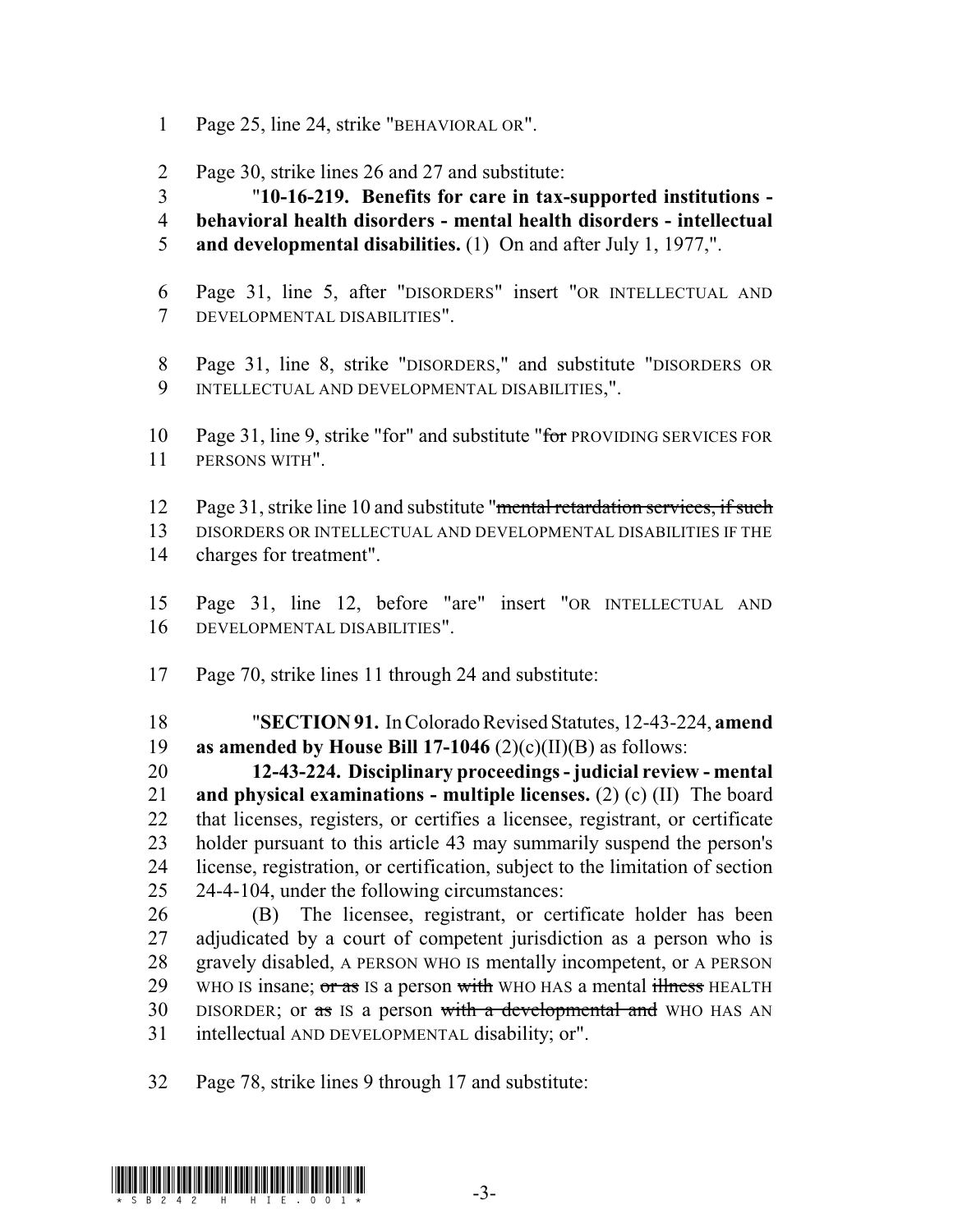"**SECTION 104.** In Colorado Revised Statutes, 13-9-103, **amend as amended by House Bill 17-1046** (1)(f) as follows:

 **13-9-103. Jurisdiction.** (1) The probate court of the city and county of Denver has original and exclusive jurisdiction in said city and county of:

 (f) The administration of guardianships of minors and of persons declared mentally incompetent and of conservatorships of persons with 8 a mental illness HEALTH DISORDERS or persons with an intellectual and developmental disability and of absentees;".

Page 79, strike line 27 and substitute:

 "**SECTION 108.** In Colorado Revised Statutes, 13-80-103.7, **amend as amended by House Bill 17-1046** (3.5)(a) as follows:

 **13-80-103.7. General limitation of actions - sexual assault or sexual offense against a child - six years.** (3.5) (a) For the purpose of this section, "person under disability" means any person who is a minor under eighteen years of age, a person who has been declared mentally incompetent, or a person under other legal disability and who does not have a legal guardian. "Person under disability" also includes a victim of a sexual assault when the victim is in a special relationship with the perpetrator of the assault or is a victim of a sexual offense against a child or is a victim who is residing in an institutional facility, such as a nursing home, regional center, or residential facility for the treatment and care of 23 persons with a BEHAVIORAL OR mental illness HEALTH DISORDER or for the care of persons with intellectual and developmental disabilities and where the victimis psychologicallyor emotionallyunable to acknowledge the assault or offense and the resulting harm. For the purpose of this subsection (3.5), "special relationship" means a relationship between the victim and the perpetrator of the sexual assault which is a confidential, trust-based relationship, such as attorney-client, doctor-patient, psychotherapist-patient, minister-parishioner,teacher-student, or familial relationship. It is the intent of the general assembly to leave in place the six-year limitation for adults subjected to a sexual assault except in the situations described in this subsection (3.5)(a) in which the victim is in a special relationship with the perpetrator of the assault. In the circumstances in which a victim is in a special relationship with the perpetrator of the assault or is a victim of a sexual offense against a child or a victim who is residing in an institutional facility, such as a nursing home, regional center, or residential facility for the treatment and care of 39 persons with a BEHAVIORAL OR mental illness HEALTH DISORDER or for

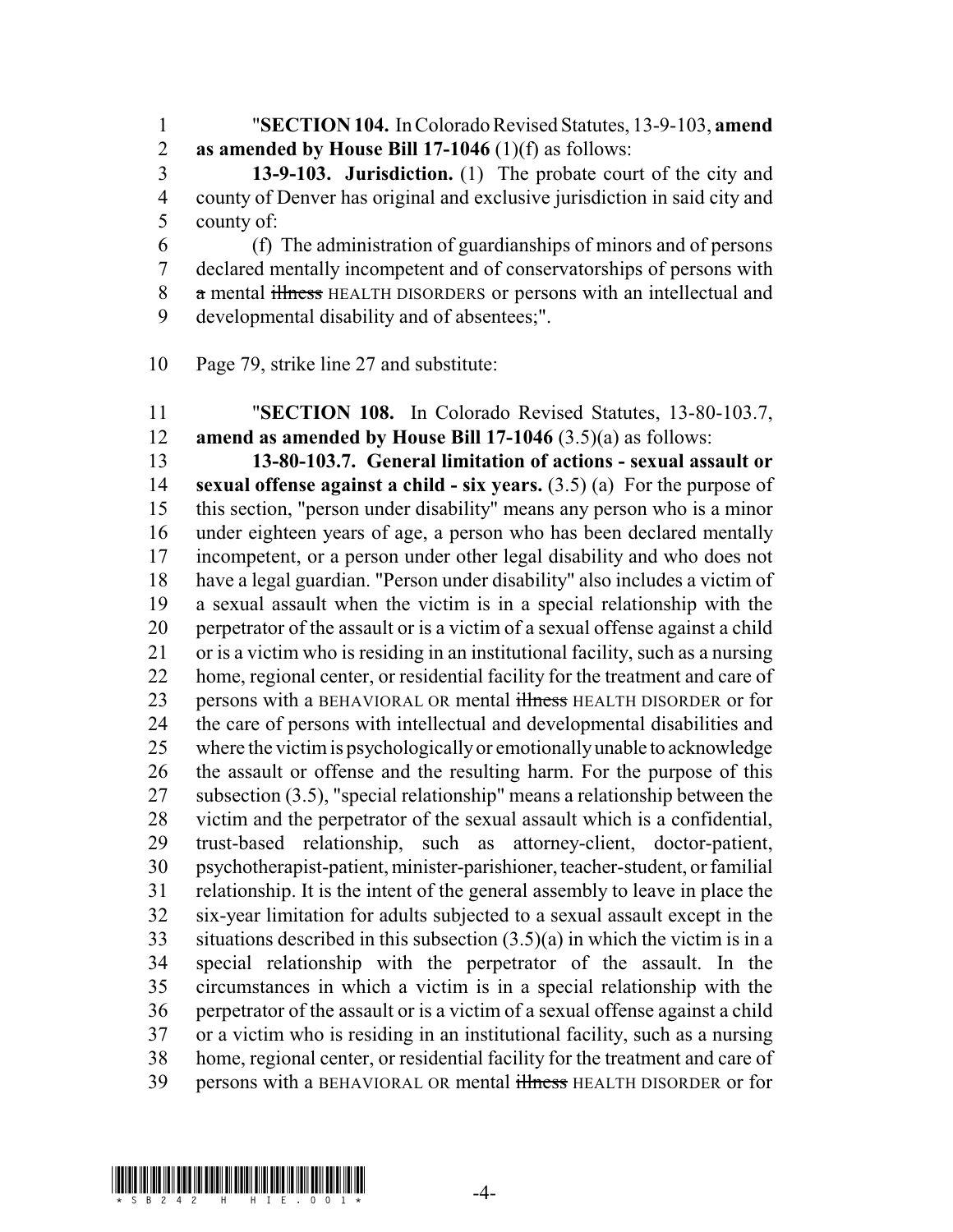the care of persons with intellectual and developmental disabilities and where the victimis psychologicallyor emotionallyunable to acknowledge 3 the assault or offense and the resulting harm, the six-year limitation shall  $\frac{1}{2}$  be Is tolled until the disability is removed. For the purpose of this section, where the plaintiff is a victim of a series of sexual assaults or sexual offenses against a child, the plaintiff need not establish which act of a series of acts caused the plaintiff's injury, and the statute of limitations set forth in this section commences with the last in the series of acts, subject to the provisions of this section regarding disability. However, as elements of the cause of action, a person under disability who is psychologically or emotionally unable to acknowledge the assault or offense and the resulting harm has the burden of proving that the assault 13 or offense occurred and that the person HE OR SHE was actually psychologically or emotionally unable to acknowledge the assault or offense and the resulting harm.".

Strike page 80.

- Page 81, strike lines 1 through 19.
- Page 82, line 2, strike "BEHAVIORAL OR".
- Page 82, line 3, strike "BEHAVIORAL OR".
- Page 82, strike lines 6 through 14 and substitute:

 "**SECTION 110.** In Colorado Revised Statutes, **amend as amended by House Bill 17-1046** 14-7-104 as follows:

 **14-7-104. Application of article.** This article 7 does not apply to liability for the support of children admitted, CERTIFIED, committed, or transferred to any public institution of this state supervised by the department of human services for the care, support, maintenance, 27 education, or treatment of a person with a BEHAVIORAL OR mental illness HEALTH DISORDER or a person with an intellectual and developmental disability.".

Page 83, strike lines 19 through 27 and substitute:

"**SECTION 113.** In Colorado Revised Statutes, 15-1.5-101,

- **amend as amended by House Bill 17-1046** (8) as follows:
- **15-1.5-101. Definitions.** As used in this article 1.5:

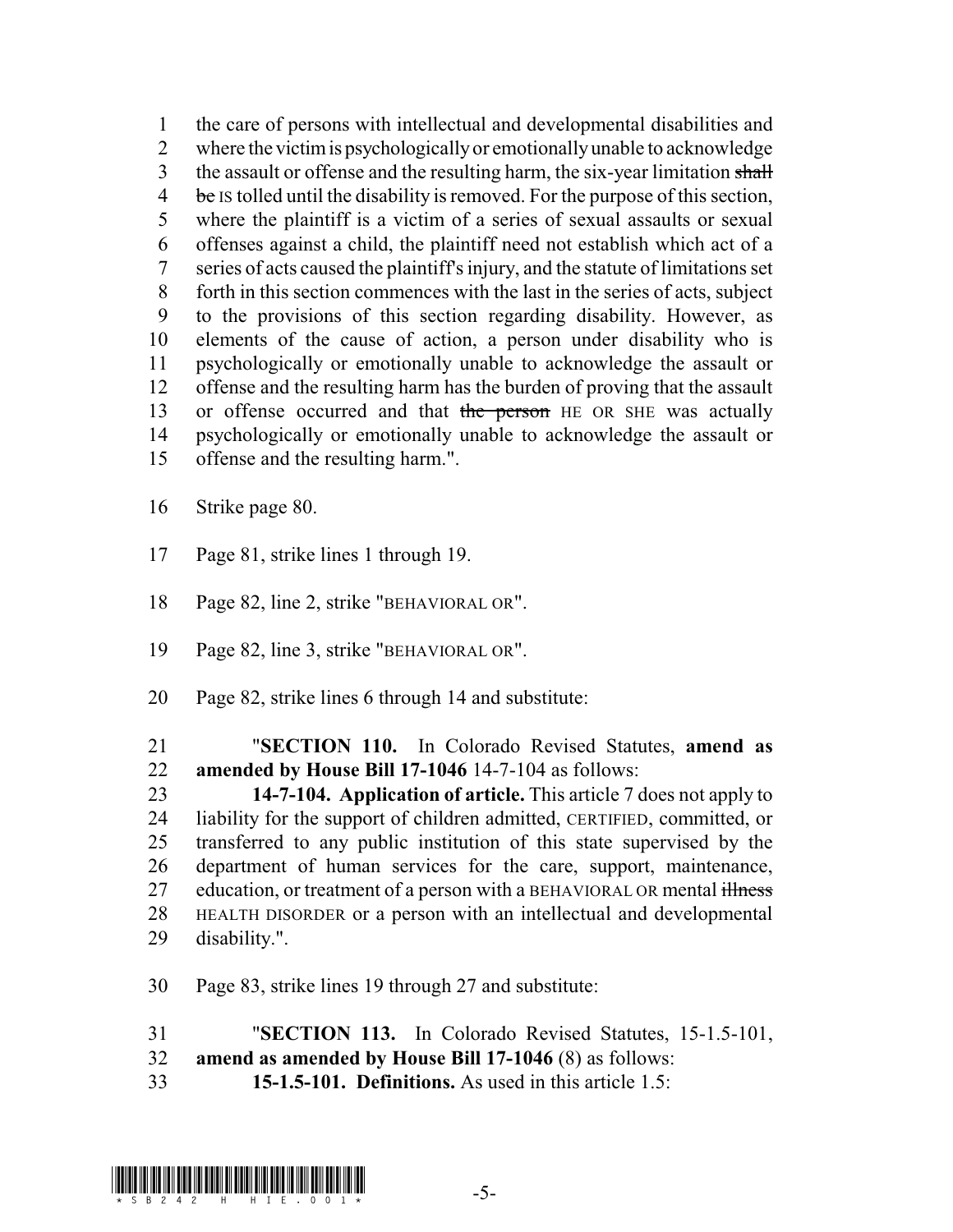(8) "Incapacitated" means lacking the ability to manage property and business affairs effectively by reason of a BEHAVIORAL OR mental 3 illness HEALTH DISORDER, an intellectual and developmental disability, a 4 physical illness or disability, chronic use of drugs, chronic intoxication A SUBSTANCE USE DISORDER, confinement, detention by a foreign power, disappearance, minority, or other disabling cause.

 **SECTION114.** In Colorado Revised Statutes, 15-14-118, **amend as amended by House Bill 17-1046** (2)(c) as follows:

 **15-14-118. Small estate - person under disability - no personal representative.** (2) The petition must state, so far as known to petitioner: (c) The date upon which and the court by which the person under 12 disability was adjudged as having a BEHAVIORAL OR mental illness HEALTH DISORDER, an intellectual and developmental disability, or other incapacitating disability;".

- Page 84, strike lines 1 through 9.
- Page 84, line 16, strike "BEHAVIORAL OR".
- Page 84, line 18, strike "BEHAVIORAL OR".
- Page 94, line 24, strike "BEHAVIORAL OR".
- Page 96, line 26, strike "BEHAVIORAL OR".
- Page 105, line 17, strike "BEHAVIORAL OR".
- Page 111, line 27, strike "BEHAVIORAL OR".
- Page 112, line 16, strike "BEHAVIORAL OR".
- Page 112, line 25, strike "BEHAVIORAL OR".
- Page 116, line 10, strike "BEHAVIORAL OR".
- Page 117, line 10, strike "BEHAVIORAL OR".
- Page 117, line 22, strike "BEHAVIORAL OR".
- Page 117, line 27, strike "BEHAVIORAL OR".

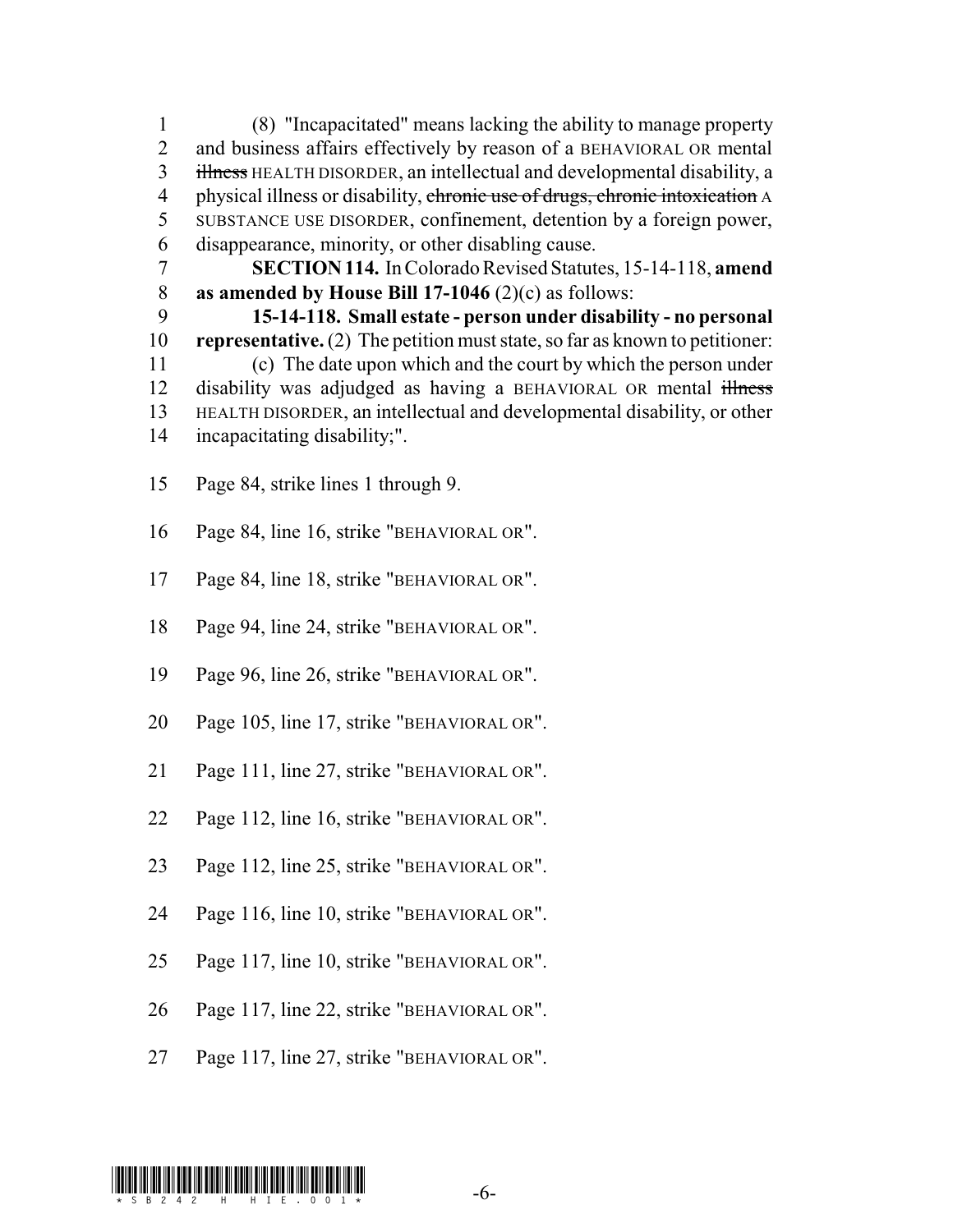- Page 118, line 11, strike "BEHAVIORAL OR".
- Page 118, line 14, strike "BEHAVIORAL OR".
- Page 118, line16, strike "BEHAVIORAL OR".
- Page 118, line 19, strike "BEHAVIORAL OR".
- Page 118, line 22, strike "BEHAVIORAL OR".
- Page 119, line 1, strike "BEHAVIORAL OR".
- Page 119, line 4, strike "BEHAVIORAL OR" and strike the second "BEHAVIORAL".
- Page 119, line 5, strike "OR".
- Page 119, line 10, strike "BEHAVIORAL OR".
- Page 119, line 22, strike "BEHAVIORAL OR".
- Page 120, line 2, strike "**behavioral or**".
- Page 120, line 12, strike "BEHAVIORAL OR".
- Page 120, line 14, strike "BEHAVIORAL OR".
- Page 120, line 23, strike "BEHAVIORAL OR".
- Page 121, line 11, strike "BEHAVIORAL OR".
- Page 121, line 15, strike "BEHAVIORAL OR".
- Page 121, line 20, strike "BEHAVIORAL OR".
- Page 121, line 26, strike "BEHAVIORAL OR".
- Page 122, line 6, strike "BEHAVIORAL OR".
- Page 122, line 9, strike "BEHAVIORAL OR".

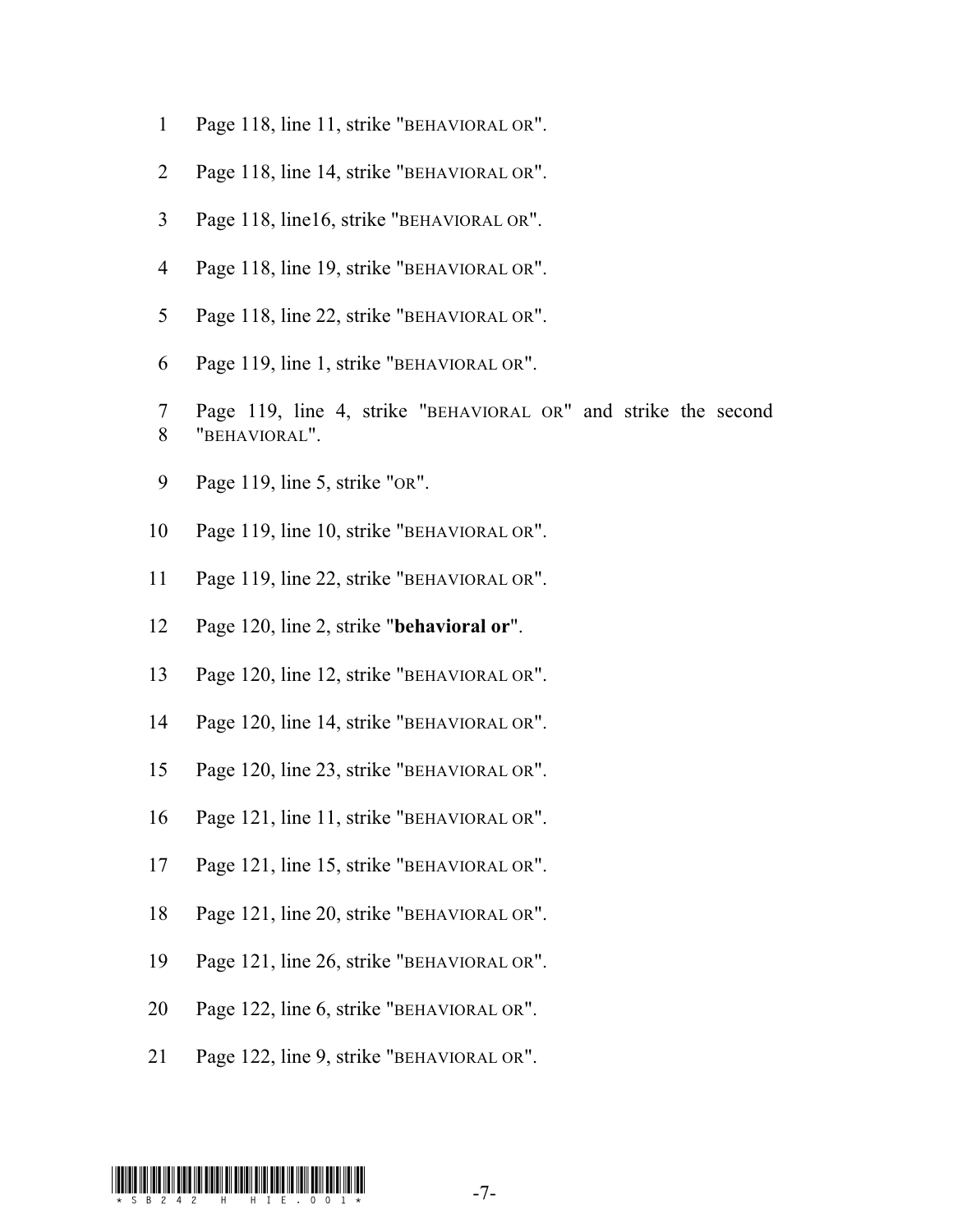- Page 122, line 17, strike "BEHAVIORAL OR".
- Page 122, line 26, strike "BEHAVIORAL OR".
- Page 125, strike lines 9 through 27 and substitute:
- "**SECTION 165.** In Colorado Revised Statutes, 19-3-604, **amend as amended by House Bill 17-1046** (1)(b)(I) as follows:
- **19-3-604. Criteria for termination.** (1) The court may order a 7 termination of the parent-child legal relationship upon the finding by clear and convincing evidence of any one of the following:
- (b) That the child is adjudicated dependent or neglected and the court finds that no appropriate treatment plan can be devised to address the unfitness of the parent or parents. In making such a determination, the court shall find one of the following as the basis for unfitness:
- 13 (I) AN emotional illness, A BEHAVIORAL OR mental illness HEALTH DISORDER, or an intellectual and developmental disability of the parent of such duration or nature as to render the parent unlikely within a reasonable time to care for the ongoing physical, mental, and emotional needs and conditions of the child;".
- **SECTION 166.** In Colorado Revised Statutes, 19-5-105, **amend as amended by House Bill 17-1046** (3.1)(a)(I) as follows:
- **19-5-105. Proceeding to terminate parent-child legal relationship.** (3.1) The court may order the termination of the other birth parent's parental rights upon a finding that termination is in the best interests of the child and that there is clear and convincing evidence of one or more of the following:
- (a) That the parent is unfit. In considering the fitness of the child's parent, the court shall consider the following:
- 27 (I) AN emotional illness, A BEHAVIORAL OR mental illness HEALTH DISORDER, or an intellectual and developmental disability of the parent of such duration or nature as to render the parent unlikely, within a reasonable period of time, to care for the ongoing physical, mental, and emotional needs of the child;".
- Page 126, strike lines 1 through 9.
- Page 130, after line 19 insert:
- "**SECTION 175.** In Colorado Revised Statutes, 24-4-103, **add** (11)(m) as follows:
- **24-4-103. Rule-making procedure definitions repeal.**

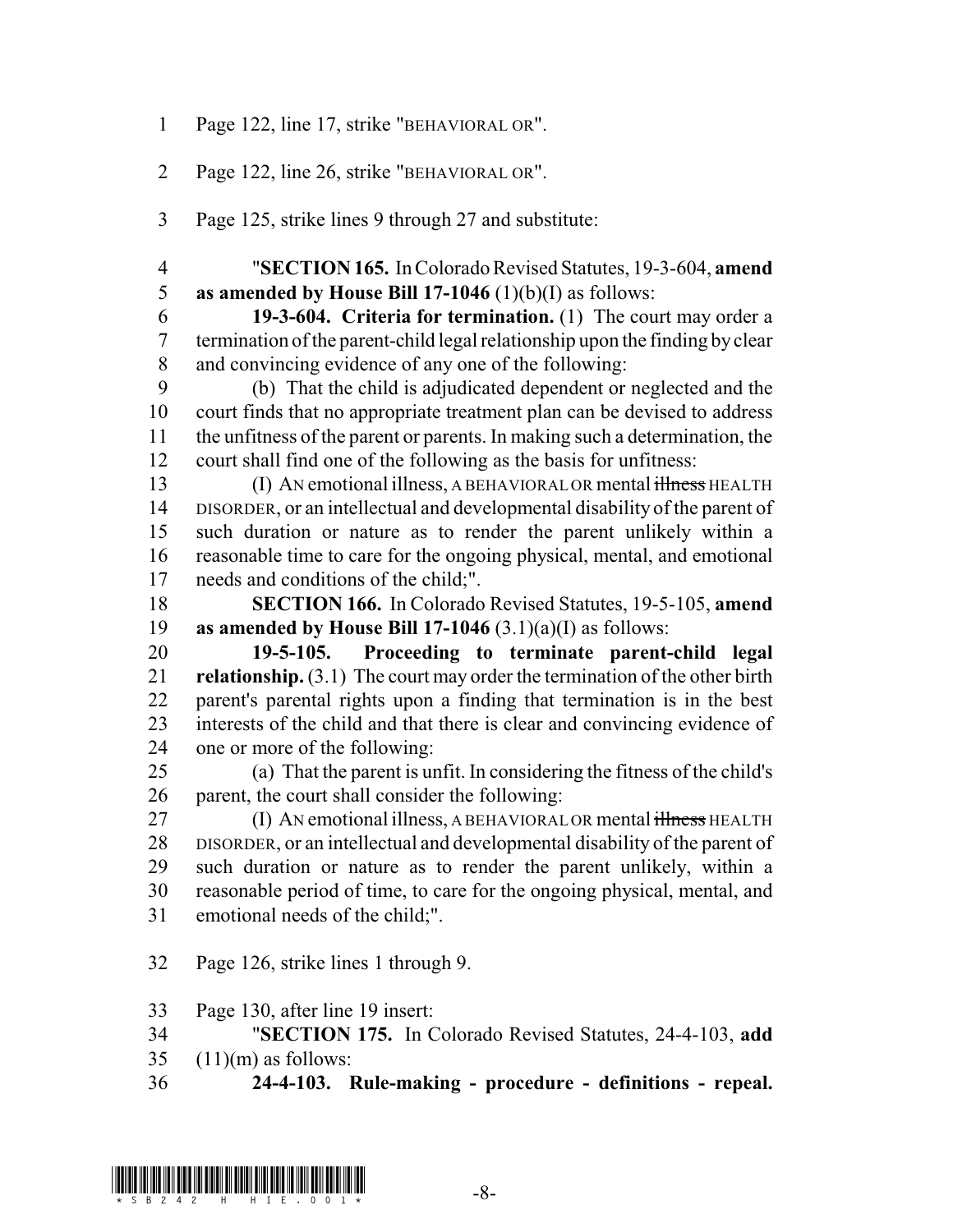(11) (m) (I) ALL RULES, RATES, ORDERS, AWARDS, AND DOCUMENTS OF 2 STATE AGENCIES SUBJECT TO THE PROVISIONS OF PART 1 OF THIS ARTICLE 4 THAT WERE LAWFULLY ADOPTED PRIOR TO THE PASSAGE AND ENACTMENT OF SENATE BILL 17-242 CONTINUE TO BE EFFECTIVE UNTIL REVISED, AMENDED,REPEALED, OR NULLIFIED PURSUANT TO LAW; EXCEPT THAT ANY SUCH RULES, RATES, ORDERS, AWARDS, AND DOCUMENTS OF STATE AGENCIES AFFECTED BY THE PROVISIONS OF SENATE BILL 17-242 MUST BE UPDATED AS SOON AS PRACTICABLE. 9 (II) THIS SUBSECTION (11)(m) IS REPEALED, EFFECTIVE JULY 1,

- 2018.".
- Renumber succeeding sections accordingly.
- Page 135, lines 3 and 4, strike "BEHAVIORAL OR".
- Page 140, line 25, strike "BEHAVIORAL OR".
- 14 Page 141, line 6, strike " $(1)(s)$ " and substitute " $(1)(s)(I)$ ".
- Page 141, strike lines 18 through 22.
- Page 142, line 22, strike "BEHAVIORAL OR".
- Page 146, line 21, strike "BEHAVIORAL OR".
- Page 149, line 20, strike "BEHAVIORAL OR".
- Page 149, strike lines 22 through 27 and substitute:

 **26-2-103. Definitions.** As used in this article 2 and article 1 of this title 26, unless the context otherwise requires:

 (11) (a) "Social services" means services and payments for services available, directly or indirectly, through the staff of the state department of human services and county departments of human or social services or through state designated agencies, where applicable, for the benefit of eligible persons. The services are provided pursuant to rules adopted by the state board. "Social services" may include day care, homemaker services, foster care, and other services to individuals or families for the purpose of attaining or retaining capabilities for



 "**SECTION 213.** In Colorado Revised Statutes, 26-2-103, **amend as amended by House Bill 17-1046** (11)(a) as follows: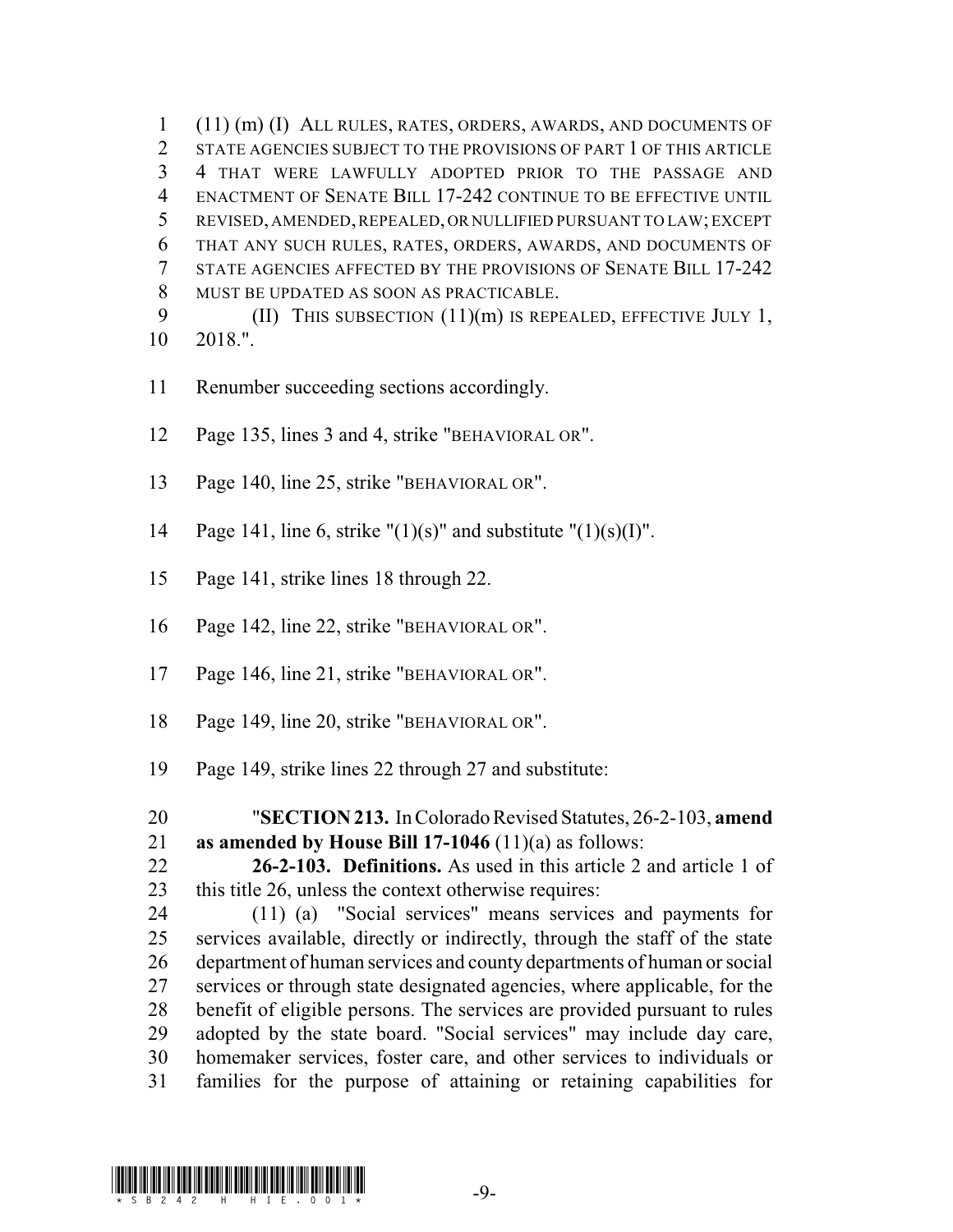maximumself-care, self-support, and personal independence and services to families or members of families for the purpose of preserving, 3 rehabilitating, reuniting, or strengthening the family. At such time as Title XX of the social security act becomes effective with respect to federal reimbursements, "social services" may include child care services, protective services for children and adults, services for children and adults in foster care, services related to the management and maintenance of the home, day care services for adults, transportation services, training and related services, employment services, information, referral, and counseling services, the preparation and delivery of meals, health support services, and appropriate combinations of services designed to meet the special needs of children, persons who are elderly, persons with intellectual and developmental disabilities, persons who are blind, persons 14 with  $\alpha$  BEHAVIORAL OR mental illness HEALTH DISORDERS, persons with 15 a physical disability, and persons incapacitated by alcoholism or by drug 16 addiction WITH SUBSTANCE USE DISORDERS.".

- Page 150, strike lines 1 through 23.
- Page 154, line 22, strike "BEHAVIORAL OR".
- Page 154, line 25, strike "BEHAVIORAL OR".
- Page 155, strike lines 17 and 18 and substitute:

 "(1) "BEHAVIORAL HEALTH" REFERS TO AN INDIVIDUAL'S MENTAL 22 AND EMOTIONAL WELL-BEING AND ACTIONS THAT AFFECT AN INDIVIDUAL'S OVERALL WELLNESS. BEHAVIORAL HEALTH PROBLEMS AND DISORDERS INCLUDE SUBSTANCE USE DISORDERS, SERIOUS PSYCHOLOGICAL DISTRESS, SUICIDE, AND OTHER MENTAL HEALTH DISORDERS. PROBLEMS RANGING FROM UNHEALTHY STRESS OR SUBCLINICAL CONDITIONS TO DIAGNOSABLE AND TREATABLE DISEASES ARE INCLUDED IN THE TERM "BEHAVIORAL HEALTH". THE TERM "BEHAVIORAL HEALTH" IS ALSO USED TO DESCRIBE SERVICE SYSTEMS THAT ENCOMPASS PREVENTION AND PROMOTION OF EMOTIONAL HEALTH, PREVENTION AND TREATMENT SERVICES FOR MENTAL HEALTH AND SUBSTANCE USE DISORDERS, AND RECOVERY SUPPORT.".

Page 159, strike lines 20 and 21 and substitute:

 "(1) "BEHAVIORAL HEALTH" REFERS TO AN INDIVIDUAL'S MENTAL AND EMOTIONALWELL-BEING AND ACTIONS THAT AFFECT AN INDIVIDUAL'S OVERALL WELLNESS. BEHAVIORAL HEALTH PROBLEMS AND DISORDERS INCLUDE SUBSTANCE USE DISORDERS, SERIOUS PSYCHOLOGICAL DISTRESS,

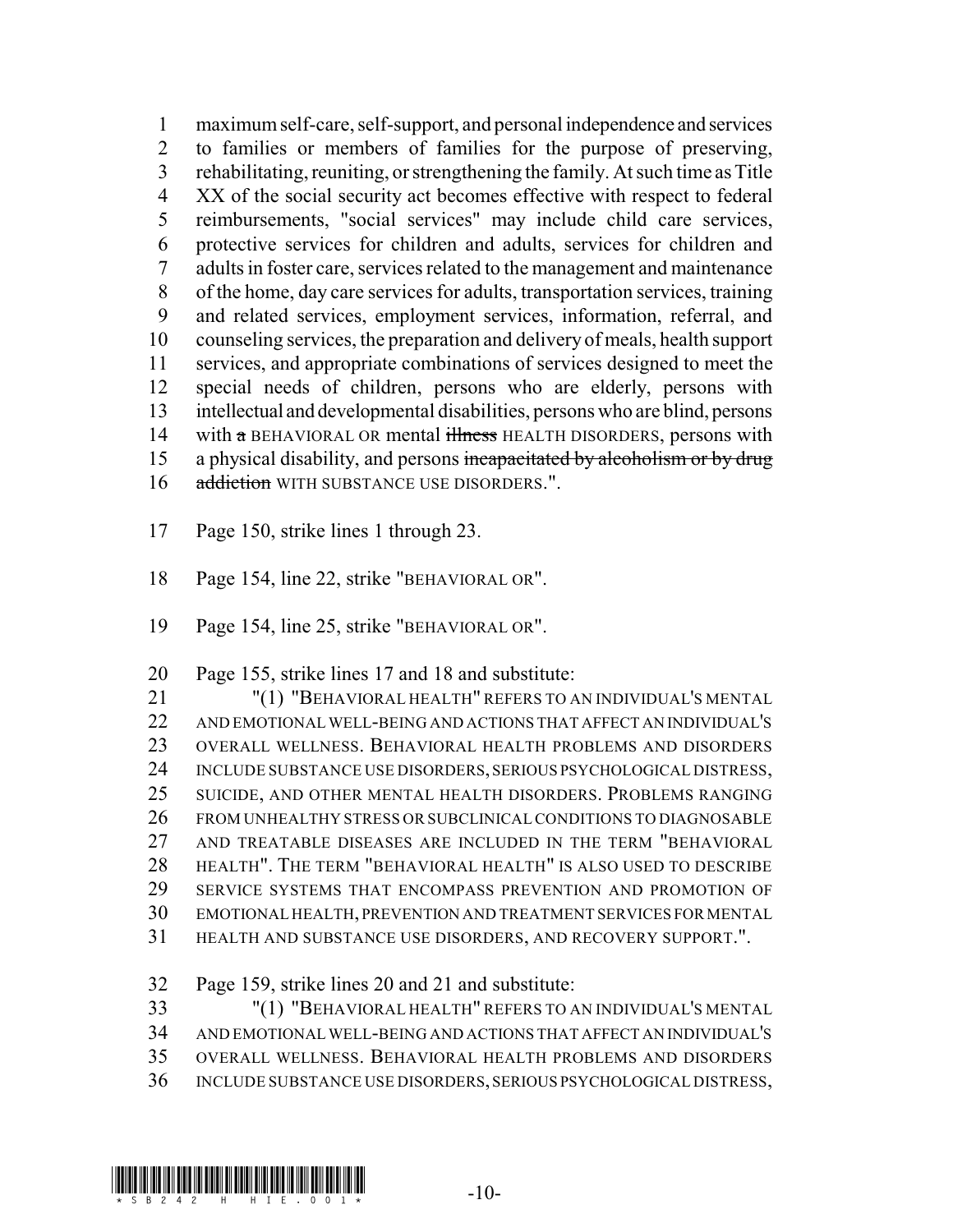SUICIDE, AND OTHER MENTAL HEALTH DISORDERS. PROBLEMS RANGING 2 FROM UNHEALTHY STRESS OR SUBCLINICAL CONDITIONS TO DIAGNOSABLE AND TREATABLE DISEASES ARE INCLUDED IN THE TERM "BEHAVIORAL HEALTH". THE TERM "BEHAVIORAL HEALTH" IS ALSO USED TO DESCRIBE SERVICE SYSTEMS THAT ENCOMPASS PREVENTION AND PROMOTION OF EMOTIONAL HEALTH, PREVENTION AND TREATMENT SERVICES FOR MENTAL HEALTH AND SUBSTANCE USE DISORDERS, AND RECOVERY SUPPORT.".

- 8 Page 160, line 23, strike "BEHAVIORAL OR".
- 9 Page 161, lines 5 and 6, strike "BEHAVIORAL OR".
- Page 161, line 8, strike "BEHAVIORAL OR".
- Page 161, line 13, strike "BEHAVIORAL OR".
- Page 161, line 16, strike "BEHAVIORAL OR".
- Page 162, lines 9 and 10, strike "BEHAVIORAL OR".
- Page 162, line 12, strike "BEHAVIORAL OR".
- Page 162, line 16, strike "BEHAVIORAL OR".
- Page 162, line 20, strike "DISORDER" OR "BEHAVIORAL HEALTH".
- Page 163, lines 7 and 8, strike "BEHAVIORAL OR".
- Page 163, line 10, strike "BEHAVIORAL OR".
- Page 163, line 15, strike "**behavioral or**".
- Page 163, line 19, strike "BEHAVIORAL OR".
- Page 163, line 24, strike "BEHAVIORAL OR".
- Page 164, line 22, strike "BEHAVIORAL OR".
- Page 165, line 10, strike "BEHAVIORAL OR".
- Page 165, line 18, strike "BEHAVIORAL OR".

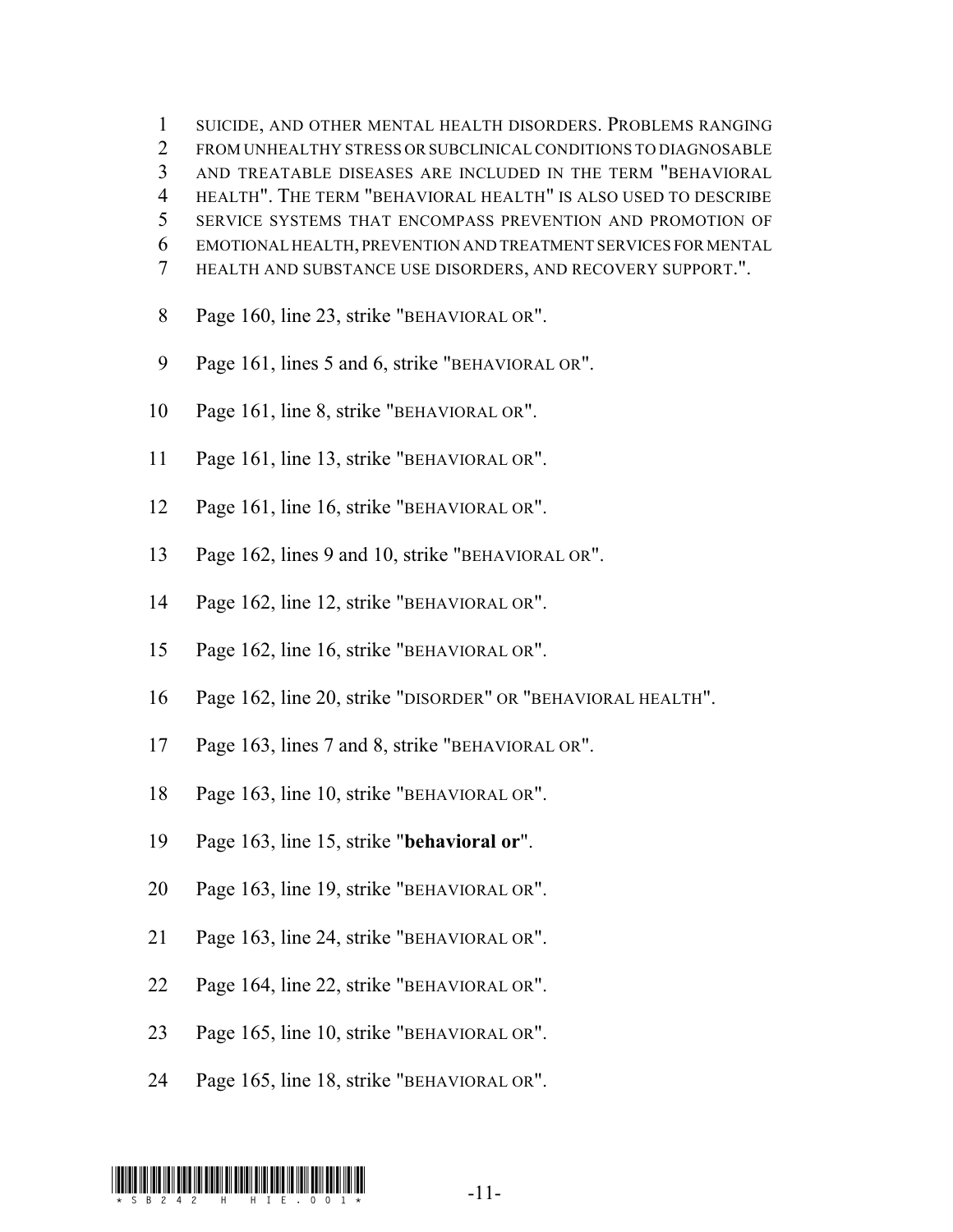| $\mathbf{1}$             | Page 165, line 25, strike "BEHAVIORAL OR". |
|--------------------------|--------------------------------------------|
| $\overline{2}$           | Page 165, line 26, strike "BEHAVIORAL OR". |
| $\mathfrak{Z}$           | Page 166, line 15, strike "BEHAVIORAL OR". |
| $\overline{\mathcal{A}}$ | Page 166, line 16, strike "BEHAVIORAL OR". |
| 5                        | Page 167, line 8, strike "BEHAVIORAL OR".  |
| 6                        | Page 167, line 9, strike "BEHAVIORAL OR".  |
| 7                        | Page 167, line 20, strike "behavioral or". |
| 8                        | Page 167, line 21, strike "BEHAVIORAL OR". |
| 9                        | Page 167, line 22, strike "BEHAVIORAL OR". |
| 10                       | Page 168, line 1, strike "BEHAVIORAL OR".  |
| 11                       | Page 168, line 2, strike "BEHAVIORAL OR".  |
| 12                       | Page 168, line 9, strike "BEHAVIORAL OR".  |
| 13                       | Page 168, line 10, strike "BEHAVIORAL OR". |
| 14                       | Page 168, line 16, strike "BEHAVIORAL OR". |
| 15                       | Page 168, line 17, strike "BEHAVIORAL OR". |
| 16                       | Page 168, line 26, strike "BEHAVIORAL OR". |
| 17                       | Page 168, line 27, strike "BEHAVIORAL OR". |
| 18                       | Page 169, line 23, strike "BEHAVIORAL OR". |
| 19                       | Page 169, line 24, strike "BEHAVIORAL OR". |
| 20                       | Page 170, line 3, strike "BEHAVIORAL OR".  |
| 21                       | Page 170, line 4, strike "BEHAVIORAL OR".  |

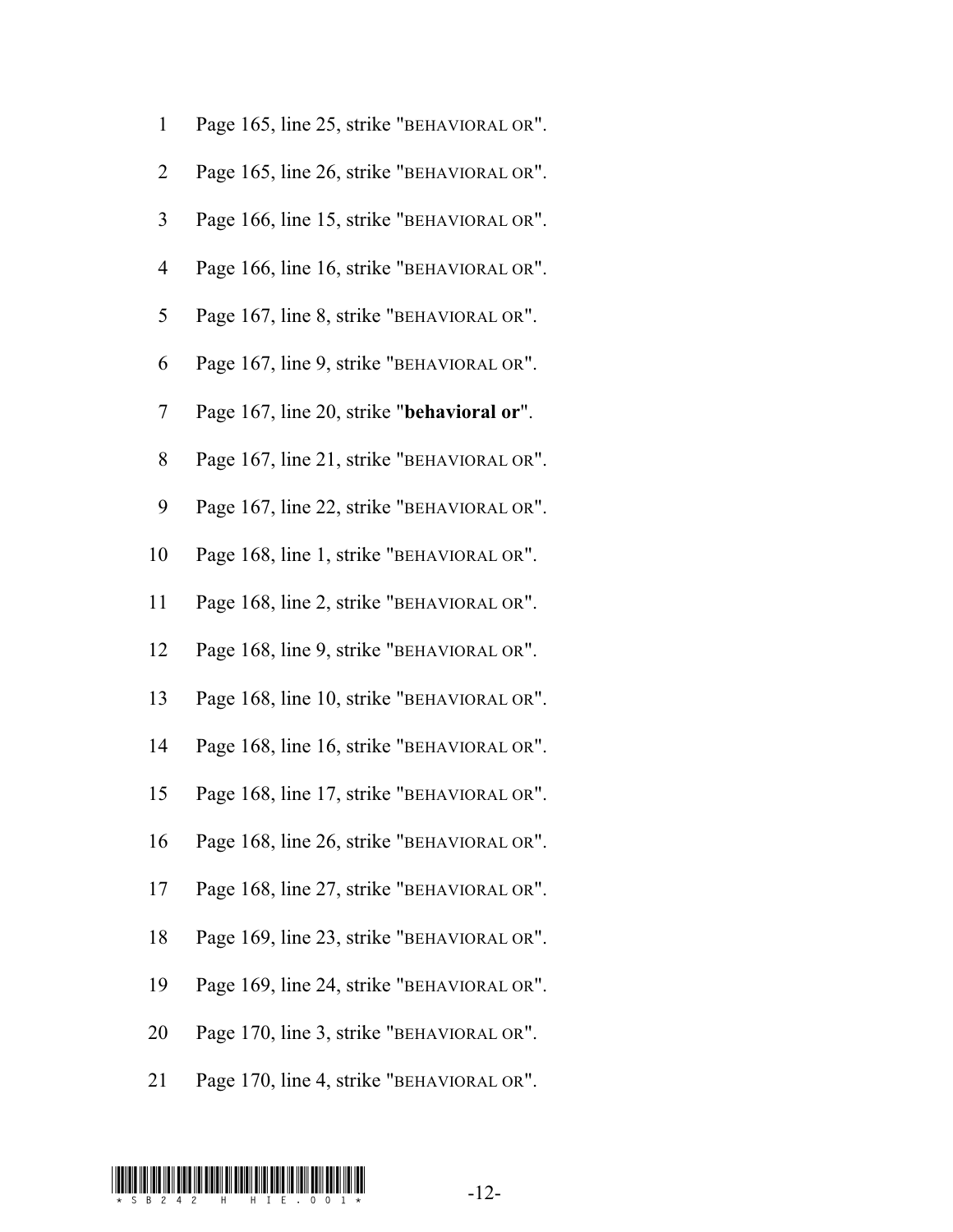| $\mathbf{1}$             | Page 170, line 15, strike "behavioral or".         |
|--------------------------|----------------------------------------------------|
| $\overline{2}$           | Page 170, line 23, strike "BEHAVIORAL OR".         |
| 3                        | Page 170, line 24, strike "BEHAVIORAL OR".         |
| $\overline{\mathcal{A}}$ | Page 171, line 2, strike "BEHAVIORAL OR".          |
| 5                        | Page 171, line 3, strike "BEHAVIORAL OR".          |
| 6                        | Page 171, line 15, strike "BEHAVIORAL OR".         |
| 7                        | Page 172, line 11, strike "BEHAVIORAL OR".         |
| 8                        | Page 172, line 12, strike "BEHAVIORAL OR".         |
| 9                        | Page 172, line 27, strike "BEHAVIORAL OR".         |
| 10                       | Page 173, line 1, strike "BEHAVIORAL OR".          |
| 11                       | Page 173, line 12, strike "BEHAVIORAL OR".         |
| 12                       | Page 173, line 15, strike "BEHAVIORAL OR".         |
| 13                       | Page 173, line 20, strike "BEHAVIORAL OR".         |
| 14                       | Page 174, line 7, strike "BEHAVIORAL OR".          |
| 15                       | Page 174, line 12, strike "BEHAVIORAL OR".         |
| 16                       | Page 174, line 15, strike "BEHAVIORAL OR".         |
| 17                       | Page 174, line 18, strike "BEHAVIORAL OR".         |
| 18                       | Page 174, line 22, strike "BEHAVIORAL OR".         |
| 19                       | Page 174, line 24, strike "BEHAVIORAL OR".         |
| 20                       | Page 174, lines 25 and 26, strike "BEHAVIORAL OR". |
|                          |                                                    |

Page 175, line 1, strike "BEHAVIORAL OR".

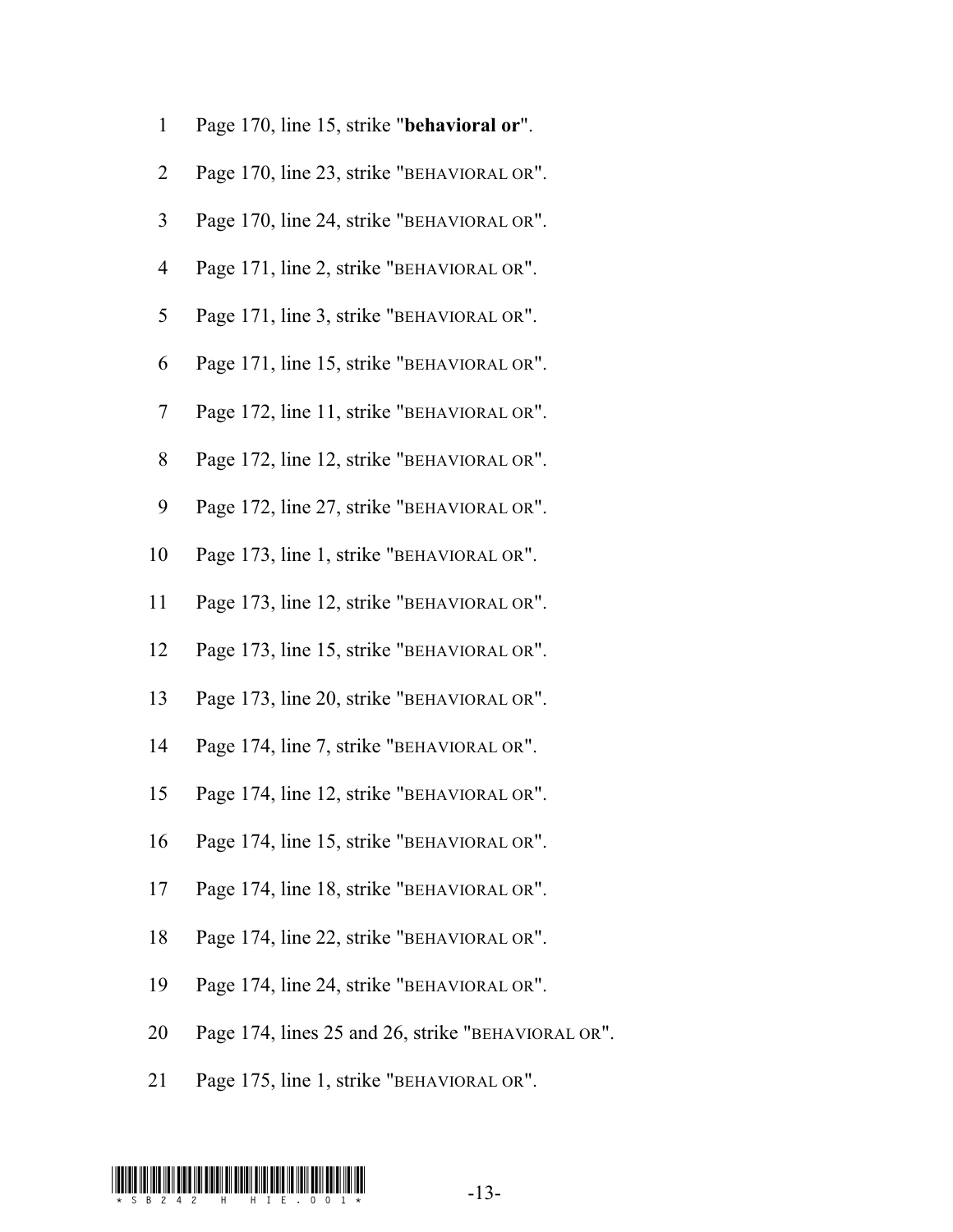- Page 175, lines 3 and 4, strike "BEHAVIORAL OR".
- Page 175, line 8, strike "BEHAVIORAL OR".
- Page 175, line 12, strike "BEHAVIORAL OR".
- Page 175, line 14, strike "BEHAVIORAL OR".
- Page 175, line 18, strike "BEHAVIORAL OR".
- Page 175, line 21, strike "BEHAVIORAL OR".
- 7 Page 175, line 23, strike "BEHAVIORAL OR".
- 8 Page 176, line 1, strike "BEHAVIORAL OR".
- 9 Page 176, line 5, strike "BEHAVIORAL OR".
- Page 176, line 11, strike "BEHAVIORAL OR".
- Page 176, line 15, strike "BEHAVIORAL OR".
- Page 176, line 20, strike "BEHAVIORAL OR".
- Page 177, line 2, strike "BEHAVIORAL OR".
- Page 177, line 11, strike "BEHAVIORAL OR".
- Page 177, line 14, strike "BEHAVIORAL OR".
- Page 177, line 16, strike "BEHAVIORAL OR".
- Page 177, line 19, strike "BEHAVIORAL OR".
- Page 177, line 24, strike "BEHAVIORAL OR".
- Page 178, line 4, strike "BEHAVIORAL OR".
- Page 178, line 9, strike "BEHAVIORAL OR".
- Page 178, line 15, strike "BEHAVIORAL OR".